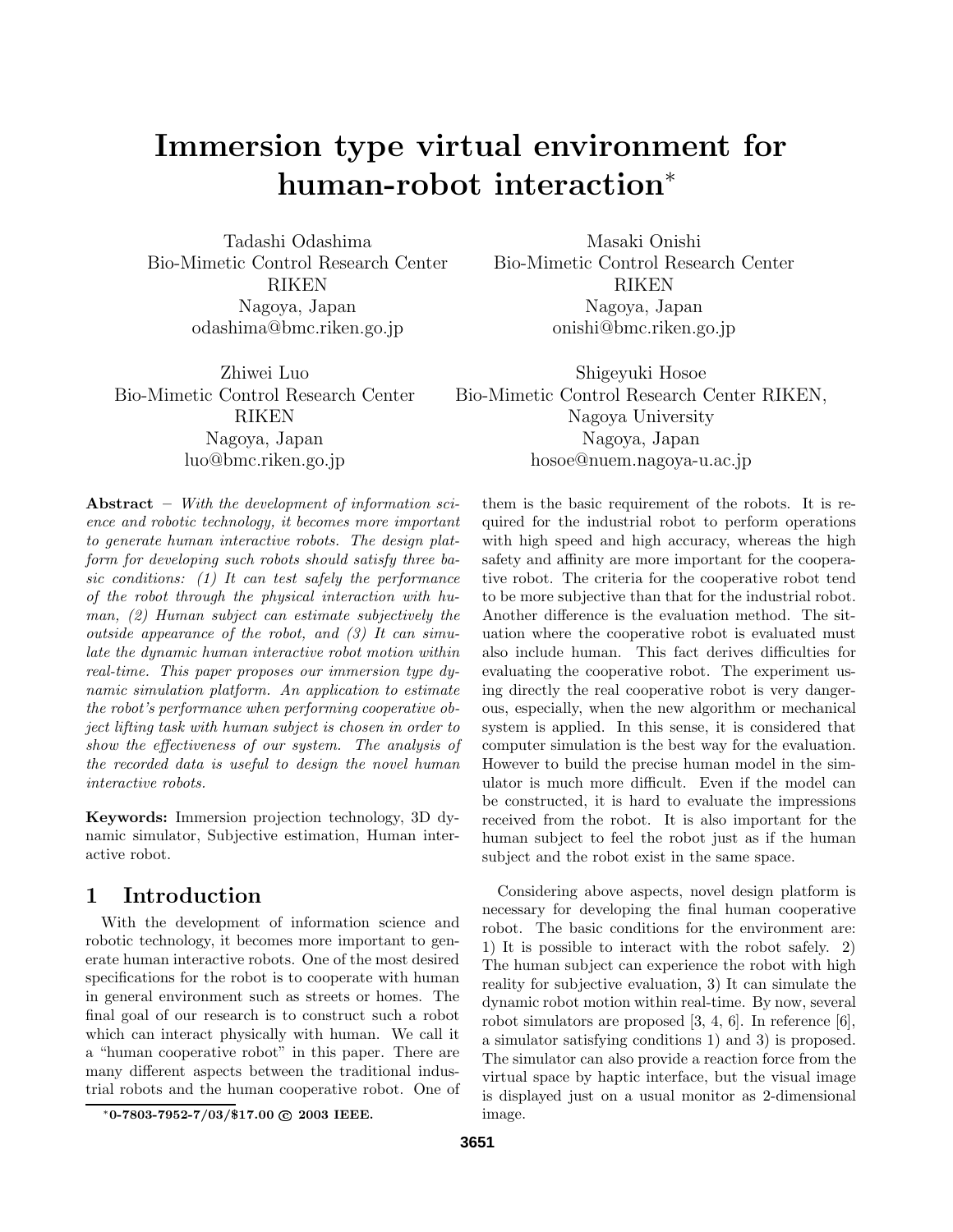

Figure 1: System overview

In this research, we construct an effective develop environment that satisfies all three conditions by combining the virtual reality techniques and 3-dimensional dynamic simulator[5]. In this paper, we express our system setup in detail and show the experimental results.

## **2 Outline of the system**

As shown in Figure 1,the robot simulator which we propose consists of three parts. They are: (1) An immersion type display, (2) A 3-dimensional dynamic simulator, and (3) A motion capturing part, respectively. Each part consists of two or more PC computers, and all computers can communicate with each other via TCP/IP.

The immersion type display part presents human with audio-visual information and tactile sensation, which makes the human subject feel as if he/she is interacting with the virtual robot directly. For vision display, it is necessary to give the subject the feeling as if he/she is facing an actual robot. For audition, on the other hand, the location of the sound source such as the robot's footstep and voice should be set so that the subject can hear where the sound actually comes from. In addition, when a subject touches the robot, it is necessary to display the force, although it has not realized and is under research now.

The 3-dimensional dynamic simulator part controls a virtual robot to follow the given set of target angles while interacting with human subject. Here, it is necessary for the 3-dimensional dynamic simulator part to consider the external force applied to the robot from human as well as the gravity in its dynamic calculation. As a result of this calculation, the instruction torque is calculated based on the target angle and the torque added by the subject. The position and orientation of each link are then calculated in real time for every sampling period.

The robot's form takes as a humanoid-type, its target joint angle is measured from the motion of an actual human subject by using the motion capture system.



Figure 2: Backside of the PC-CAVE

# **3 Immersion type display**

As shown in the Figure 2, the immersion type display part presents the human subjects with high presence of the virtual robot. The visual and auditory information playing an important part for perception are installed in this system. In addition, this part measures the motion of a human subject in order to reflect his/her motion into the virtual space.

#### **3.1 Displaying visual information**

Immersive Projection Technology (IPT) uses parallel image display system to show the 3-dimensional stereography. The displayed images are projected on the screens arranged as the wall surrounding the human subject. The high resolution of image and a large visual field angle provide a high feeling of immersion to human. Some types of IPT have been reported in the past. CAVE (CAVE Automatic Virtual Environment) [1] has four screens (front, right, left, and platform screen), and the basic projection structure of our immersion type display is the same. Immersion type display processes and renews the images of a virtual space by sensing the position and orientation of the human subject's head with magnetic sensor. The processed images are projected onto 4 screens simultaneously so as to be observed as the 3D image from the human subject.

The conventional IPT is constituted with the expensive supercomputer, whereas we use only four PC/ATclone computers, which reduces the total cost of IPT and realizes the easy use without special skill. From our experiments, it is found that, although the calculation capability of a PC/AT-clone computer is inferior to an expensive supercomputer, it is possible to cover the lack of performance by reducing the complexity of the displayed contents. Moreover, considering the rapid increase of the calculation and/or drawing capability of PC/AT-clone computer and ease of maintenance, this setup can be used to realize our research objective. In the following paper, we simply call this projection system "PC-CAVE".

#### **3.2 Displaying auditory information**

The display of auditory information is realized using Huron of Lake Technology. Huron is the virtual reality technology that can generate the virtual sound space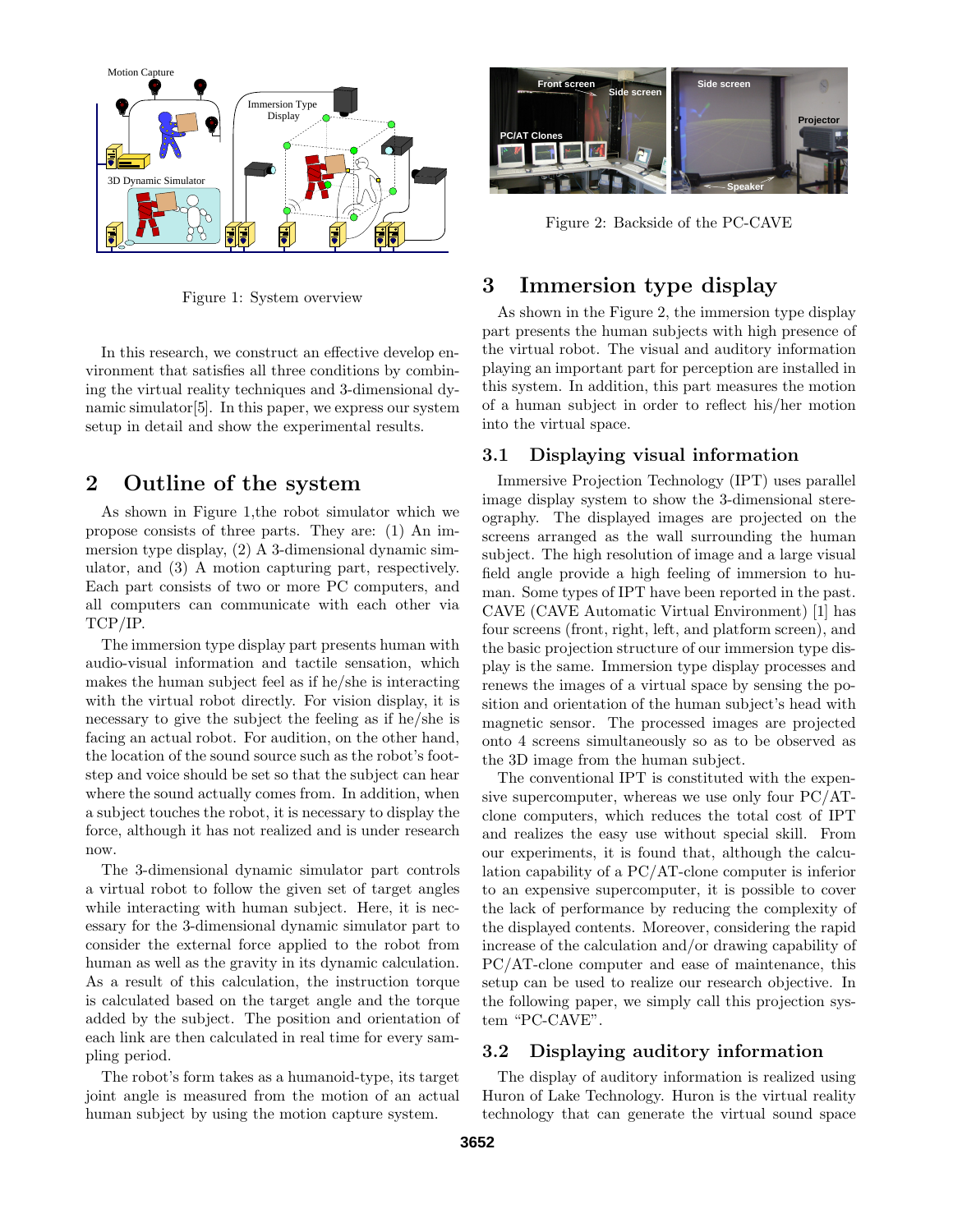

Figure 4: Virtual robot

with high reality by eight speakers array. Each speaker is set at every corner of the PC-CAVE structure. The applications of the Huron here are to play the sound from a virtual robot, for example, the utterance made by speech synthesis, the sound of footsteps and the sound with tumbling down.

#### **3.3 Sensing subject's motion**

It is necessary to send the subject's motion to the 3D dynamic simulator in order to realize the interaction between a human subject and the virtual robot. Therefore immersion type display performs not only presenting visual-audio information but also measuring the subject's motion simultaneously. To achieve accuracy simulation results, it is better to use sensors as many as possible for sensing the subject's position and orientation precisely. The increase of the sensors causes the enlargement of the system scale as well as the calculation load, which then leads to the serious problem in preventing the subject from receiving visual information with high presence. Therefore we limit the number of magnetic sensors measuring the position and orientation up to four. These sensors are attached on the subject's head, two wrists and body as shown in Figure.3(a). The visual image presented in immersion type display is refreshed based on the information comes from the sensor attached on head. The measured data from other sensors are sent to 3D dynamic simulator for controlling a virtual subject.

# **4 3D dynamic simulator**

The 3-dimensional dynamic simulator calculates the position and orientation of every part of the virtual robot. This dynamic simulator is coded by applying the programming library Vortex of CM-Labs Simulations Inc.. Vortex has functions to process the collision check between the links and the dynamic motion calculations of each link in real time. The calculated position and orientation of all links is transmitted to the immersion type display part using TCP/IP. Owing to the high effectiveness of the processing routine, the time delay for rendering on the immersion type display part is very small. The measurement data of two human motions are gathered into this simulator for controlling virtual objects. One is the motion of the human subject in the immersion type display mentioned in **3.3**. This data is used for controlling the virtual subject. Another is the motion captured in motion capture system described in **5**, which is used for deciding the target joint angle of the virtual robot.

#### **4.1 Virtual subject**

A virtual model of the human subject in PC-CAVE is build in virtual space, so that he/she interacts with a virtual robot. In the virtual space, he/she can add force to virtual object by controlling the virtual subject. Since we limit the interaction on only the upper half of the subject's body, as shown in Figure.3(b), the virtual subject is constructed from a torso including head, upper arms, and forearms including hands. Each Link is constrained with next by free ball-socket joint. It is better to construct a detailed model copied human structure and to control it by the captured human motion in order to acquire accurate simulation results. As mentioned before, however, we can use only four magnetic sensor, the torso and forearms are controlled directory, and the upper arms are moved indirectly by the mechanical constrains. The length and size of every link is set based on the size of human subject.

#### **4.2 Virtual robot**

Since it is important for the robot interacting with human to have a high personal affinity design, the robot's form is better to be a humanoid. The main objective of our robot research here is not focused on the legged locomotion, but on the cooperation with human. As shown in Figure.4, the wheel is used for simplifying the locomotion mechanism, and only the upper half of the body is designed as humanoid. The virtual robot has totally 15 d.o.f., including wheels' rotation. Each arm part has 5 d.o.f., 3 at the shoulder, 1 at the elbow and 1 at the wrist. The neck, waist and knee has 1 d.o.f., respectively. The size of every part is designed based on the human parameters.

This simulator not only enables us to estimate the outside appearance of the robot subjectively but also makes it possible to evaluate the specification of the robot numerically. Using the real motor parameters for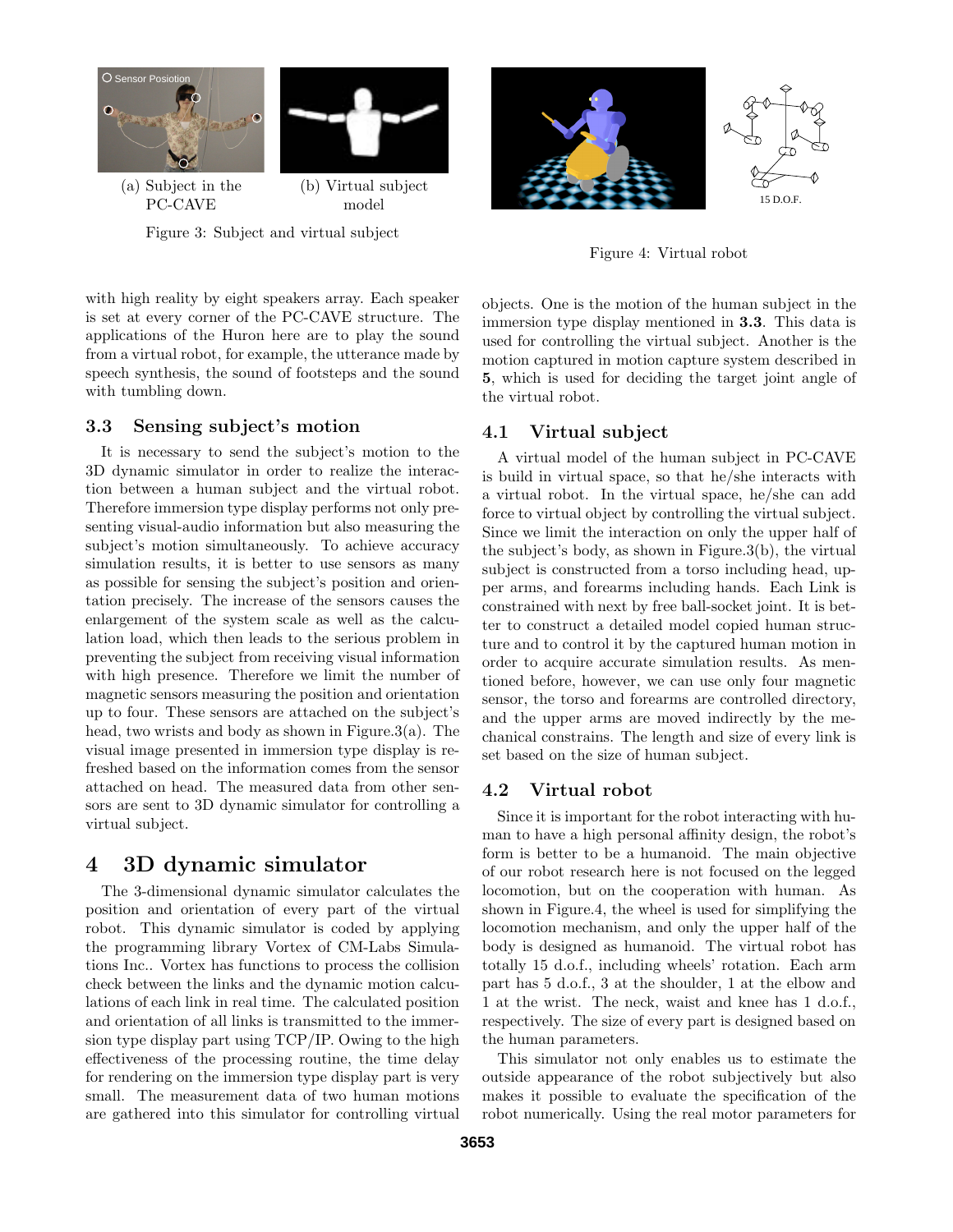

(a) Real human movements



(b) Results of motion capture





(d) Interaction between human subject and a robot in the PC-CAVE

Figure 5: Experimental scene

controlling the virtual robot motion may help the selection of actuators for designing the real robot. In addition, many kinds of information about the robot can be measured easily in the simulator. For example, the force and torque at any contact point is measured by setting virtual sensor function, and the visual data from any point is obtained by setting the camera function. These functions are useful for the later analysis of the robot motion. The simulation results about the measured data are presented in **6**.

The joint angles of the virtual robot are controlled by PD control, and the desired angle is decided from the motion data captured in the motion capture system. The simulation result consists of the data of position, orientation and index label of all links except the links constructing the virtual subject, and is sent to the immersion type display for presenting 3D image.

## **5 Motion capture**

Considering the affinity of human interactive robot, we selected the humanoid design for our robot and built the motion capture part for getting the human motion in order to acquire the desired angle for the virtual robot.

In our system, the capture data is used to control the virtual robot in the simulator. Here, VICON with six high-speed infrared cameras is used to observe the markers attached on the human body with the sampling period of 120Hz. From the precise point of view, it is desired to attach markers on the whole body of the subject, however, since the biped walk is not easy, in this research, we focus only on the motion of upper body part, especially the movement of both arms. In order to capture the motion of both arms, 16 markers are attached on specific points between the shoulder and hand of both arms. These makers cover totally the motion up to 10 d.o.f., that is, 3 d.o.f. of each shoulder, 1 d.o.f. of the elbow, and 1 d.o.f. of the wrist, respectively. The measured joint angles are sent to the 3-dimensional dynamic simulator part explained in **4** via TCP/IP and are used as the target joint angles of the virtual robot.

## **6 Experimental results**

The experiments using the proposed robot simulator have been performed to show the effectiveness of our research.

#### **6.1 Interaction in PC-CAVE**

Figure 5 shows the results of an experiment using our system. Figure 5 (a) shows the motion of a human subject who was attached with 16 markers, and then 10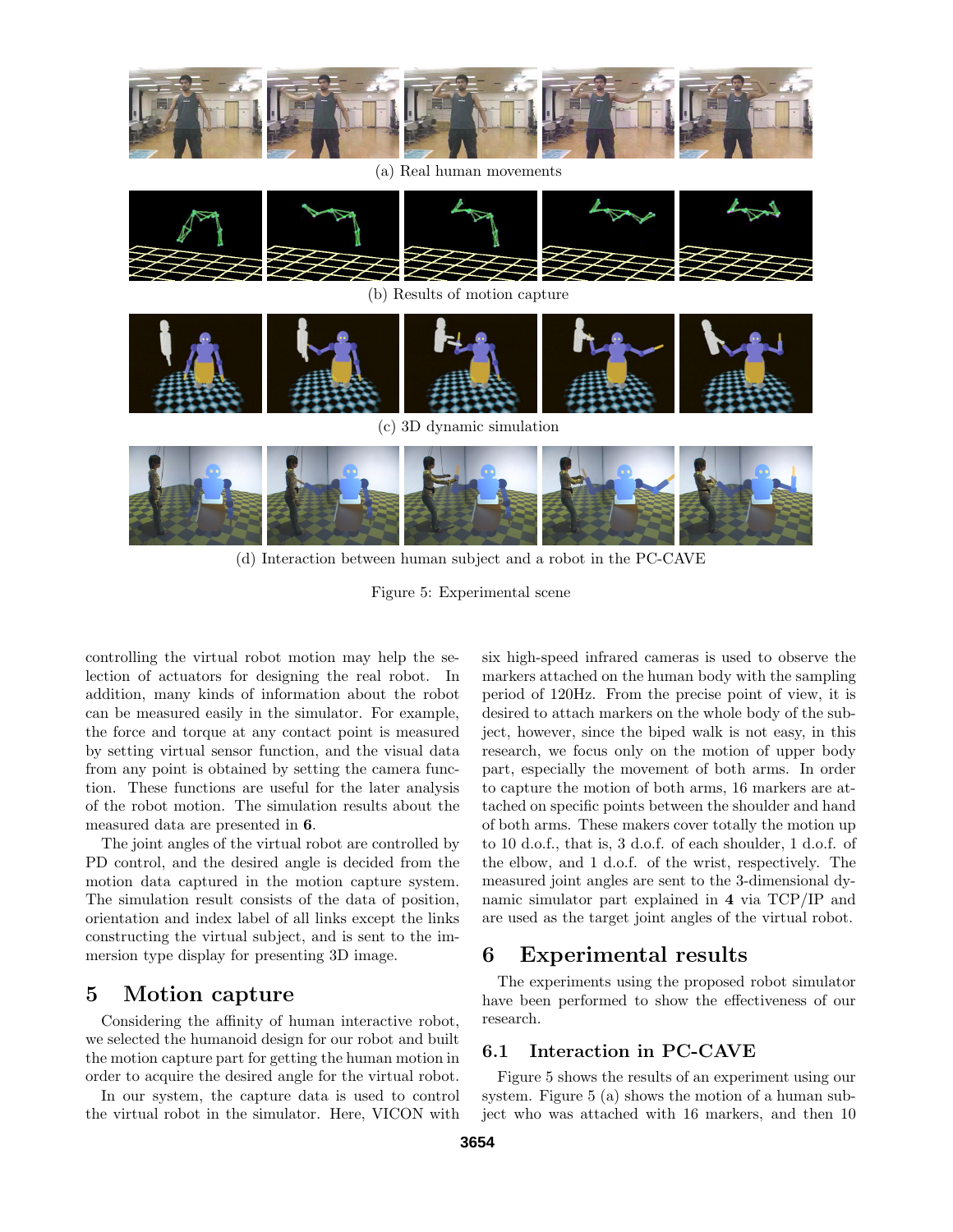

Figure 6: Example of whole body manipulation

joint angles of the upper half body of the subject are calculated from these markers' position data. (b) shows the calculated result of motion capturing by the VI-CON. The set of calculated angles are sent to the 3D dynamic simulator as a set of target angles. The virtual robot shown in (c) basically follows the target angles by PD control in 3D dynamic simulator, and the virtual subject (in (c) left) follows the human subject's motion measured in the immersion type display. The stereoscopic glasses are set on the side of the video camera when the images in (d) are recorded so as to keep the consistency of these images as seen from the human subject.

The subject in the immersion type display can recognize the real scale of the virtual robot and add forces by pushing or pulling some parts of the virtual robot. In Figure 5(d), the human subject tries to stop the swing of the virtual robot arm. It is clear that the added force works as the external force, and the force makes difference between the posture of robot arm and that of captured motion shown in (b). The robot falls down when a large force is added, and a tumbling sound is generated from the falling point by sound effect.

Figure 6 shows the experiment of a cooperative task to carry the human-formed object from the human subject to the virtual robot. Such kind of cooperation is considered as an essential task for the robot in the human care and welfare areas. The subject can get an impression against the robot through this task, and the subjective evaluation is important for designing the real robot's shape and motions. Of course, numerical data can also



Figure 7: Torque of the each joint

be monitored in this simulator. Recently, our research team has also studied on the Whole Body Manipulation (WBM)[2] for human-robot cooperation. The numerical data derived from our system is useful for analyzing the algorithm of the WBM and for estimating the efficiency of the WBM.

#### **6.2 Sensor simulator**

In virtual space created by the 3D dynamic simulator, we can monitor easily any value by only implementing virtual sensory functions, even if it is difficult to monitor the values practically in real space. Currently, three types of virtual sensory functions have been developed. They are torque sensor, force sensor and cameras.

The reaction force at any collision point and/or the force and torque added at specific constraint is calculated in the 3D dynamic simulator for deciding motion of every object. The virtual force/torque sensor has functions to get these values.

Figure 7 shows the time series of the joint torque during the cooperative task mentioned in previous section (Figure.6). The weight of the human formed object is set to 47.5[kg] in this experiment. According to this result, a peak appears at the moment when the robot receive the object.

Responses of the force sensor function is shown in Figure.8. The human subject hits the virtual robot hand three times, twice from up side, and once from below. Each graph illustrates each direction corresponding to each axis in a coordinate system fixed on ground. Considering the upper direction is a positive on *y* axis, the hitting direction is clear according to (b).

The subject cannot feel reaction force from virtual space. The development of the force display device is our future work. The monitored force on the body of the virtual subject can be used as the target value for the device.